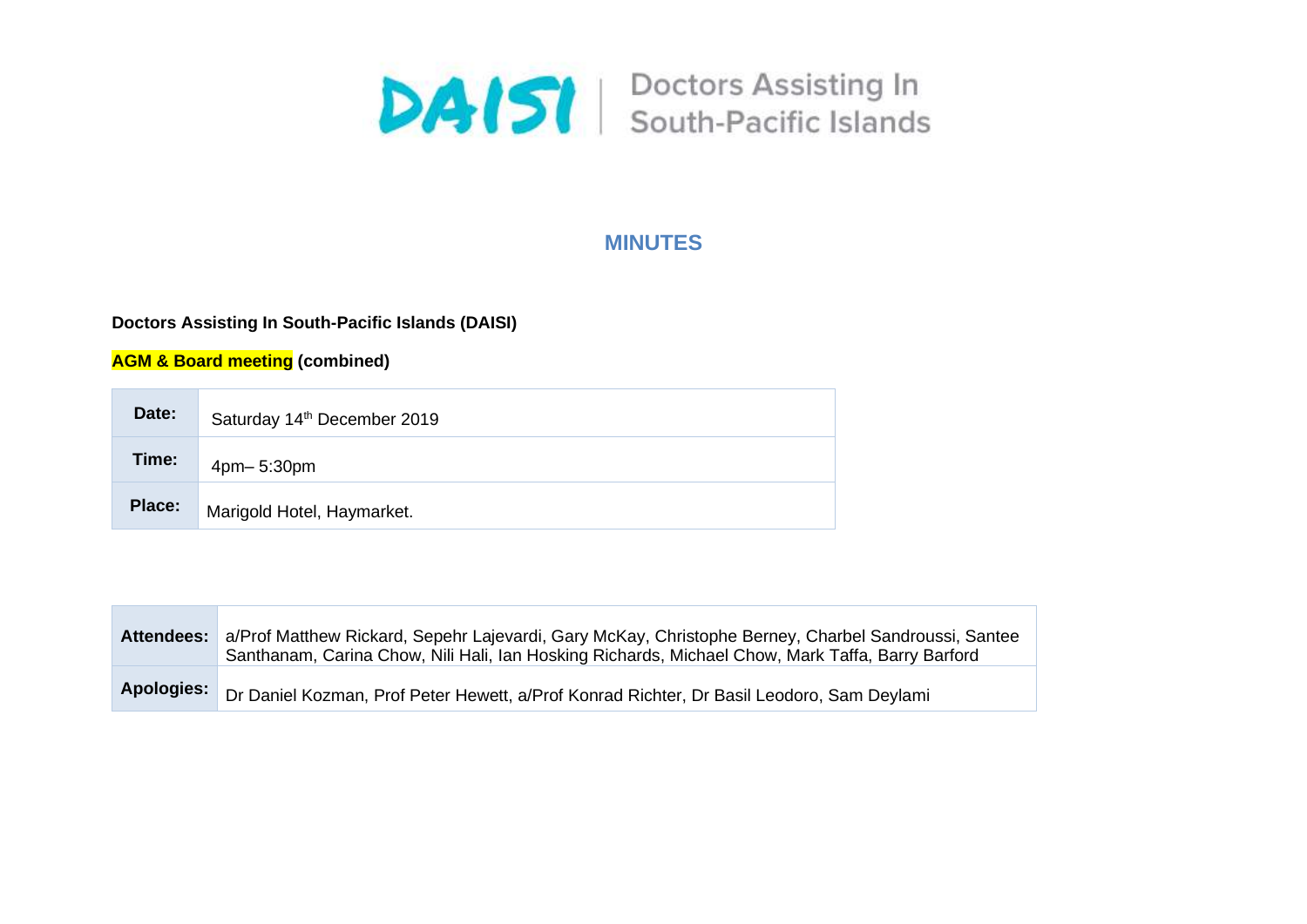| <b>Declaration of interests</b> |                                       |                                |
|---------------------------------|---------------------------------------|--------------------------------|
| Who                             | <b>Conflict of interest disclosed</b> | <b>Note</b>                    |
| Nobody Identified               | Not Applicable                        | No conflict of interests found |

| $\overline{2}$ | Review of actions from previous meeting                                                       |                                         |                        |
|----------------|-----------------------------------------------------------------------------------------------|-----------------------------------------|------------------------|
|                | <b>Action/resolution</b>                                                                      | <b>Who</b>                              | <b>Status</b>          |
|                | Appointment of New Executive Board<br>Members:                                                | Dr Sepehr Lajevardi                     | Completed (sanctioned) |
|                | Matt Rickard – Chair<br>Christophe Berney - Co Vice Chair                                     | (Outgoing Chair)                        |                        |
|                | Danny Kozman - Co Vice Chair                                                                  |                                         |                        |
|                | Gary McKay - Secretary<br>Santee Santhanam - Treasurer                                        |                                         |                        |
|                | <b>Appointment of New Officer Bearers:</b><br>Carina Chow - CEO<br>Ian Richards - Sponsorship | Dr Sepehr Lajevardi<br>(Outgoing Chair) | Completed (sanctioned) |

 $\mathbb{R}^2$ 

# **Item Description**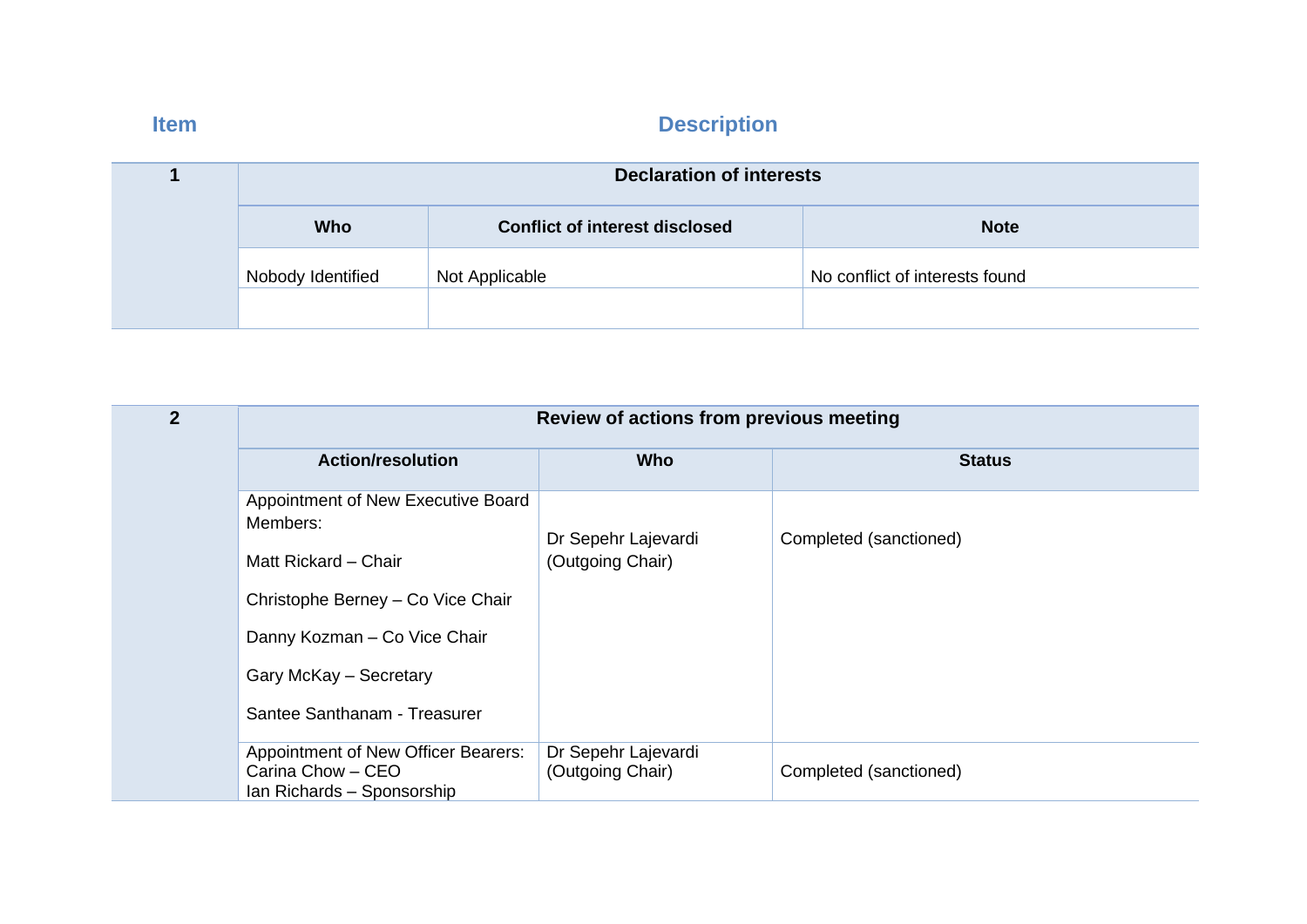| Sam Deylami - Finance<br>Charbel Sandroussi - Laparoscopic<br>training<br>Michael Chow - Medical Student<br>Liaison<br>Nili Hali - Child Protection<br>Barry Barford – Logistics & Shipping<br><b>Country Officers:</b><br>Peter Hewett: Solomon Islands<br>Mark Taffa: PNG<br>Konrad Richter - Fiji<br>Basil Leodoro - Vanuatu<br>Sepehr Lajevardi - Kribitati |                                       |           |
|-----------------------------------------------------------------------------------------------------------------------------------------------------------------------------------------------------------------------------------------------------------------------------------------------------------------------------------------------------------------|---------------------------------------|-----------|
| Fixing of DAISI's online credit card<br>payment                                                                                                                                                                                                                                                                                                                 | Dr Santee Santhanam<br>(Treasurer)    | Completed |
| Second Shipping Container to Sopas<br>Hospital PNG.                                                                                                                                                                                                                                                                                                             | Mark Taffa (PNG<br>Programme Officer) | Completed |

|                         | Acceptance of minutes of previous meeting |
|-------------------------|-------------------------------------------|
| Minutes last meeting    |                                           |
| Moved: Sepehr Lajevardi | <b>Seconded: Gary McKay</b>               |
|                         | Passed                                    |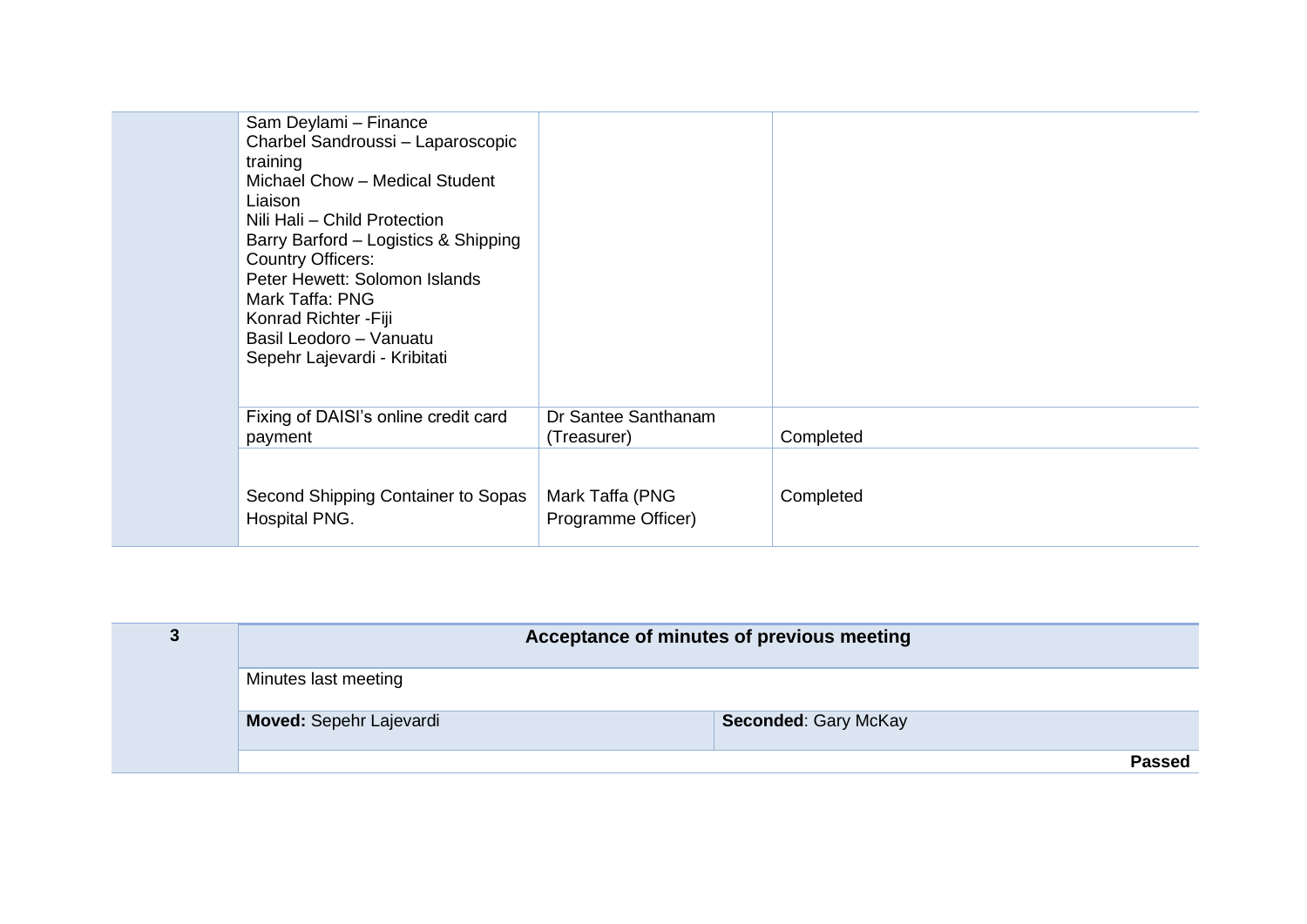| 4 |                         | <b>Acceptance of new members</b> |        |
|---|-------------------------|----------------------------------|--------|
|   | New Members accepted:   |                                  |        |
|   | Moved: Sepehr Lajevardi | Seconded: Gary McKay             |        |
|   |                         |                                  | Passed |

| 5 | <b>Operational report</b>                                                                                                                                                                                                                                                                           |
|---|-----------------------------------------------------------------------------------------------------------------------------------------------------------------------------------------------------------------------------------------------------------------------------------------------------|
|   | Proposed resolution:                                                                                                                                                                                                                                                                                |
|   | Acceptance of New Executive DAISI Board Members and Office Bearers                                                                                                                                                                                                                                  |
|   | <b>New Executive Board Members:</b><br>Matt Rickard – Chair<br>Christophe Berney - Co Vice Chair<br>Danny Kozman - Co Vice Chair<br>Gary McKay - Secretary<br>Santee Santhanam - Treasurer                                                                                                          |
|   | <b>New Office Bearers:</b><br>Sam Deylami - Finance<br>Charbel Sandroussi - Laparoscopic training<br>Michael Chow - Medical Student Liaison<br>Nili Hali - Child Protection<br>Barry Barford - Logistics & Shipping<br><b>Country Officers:</b><br>Peter Hewett: Solomon Islands<br>Mark Taffa: PNG |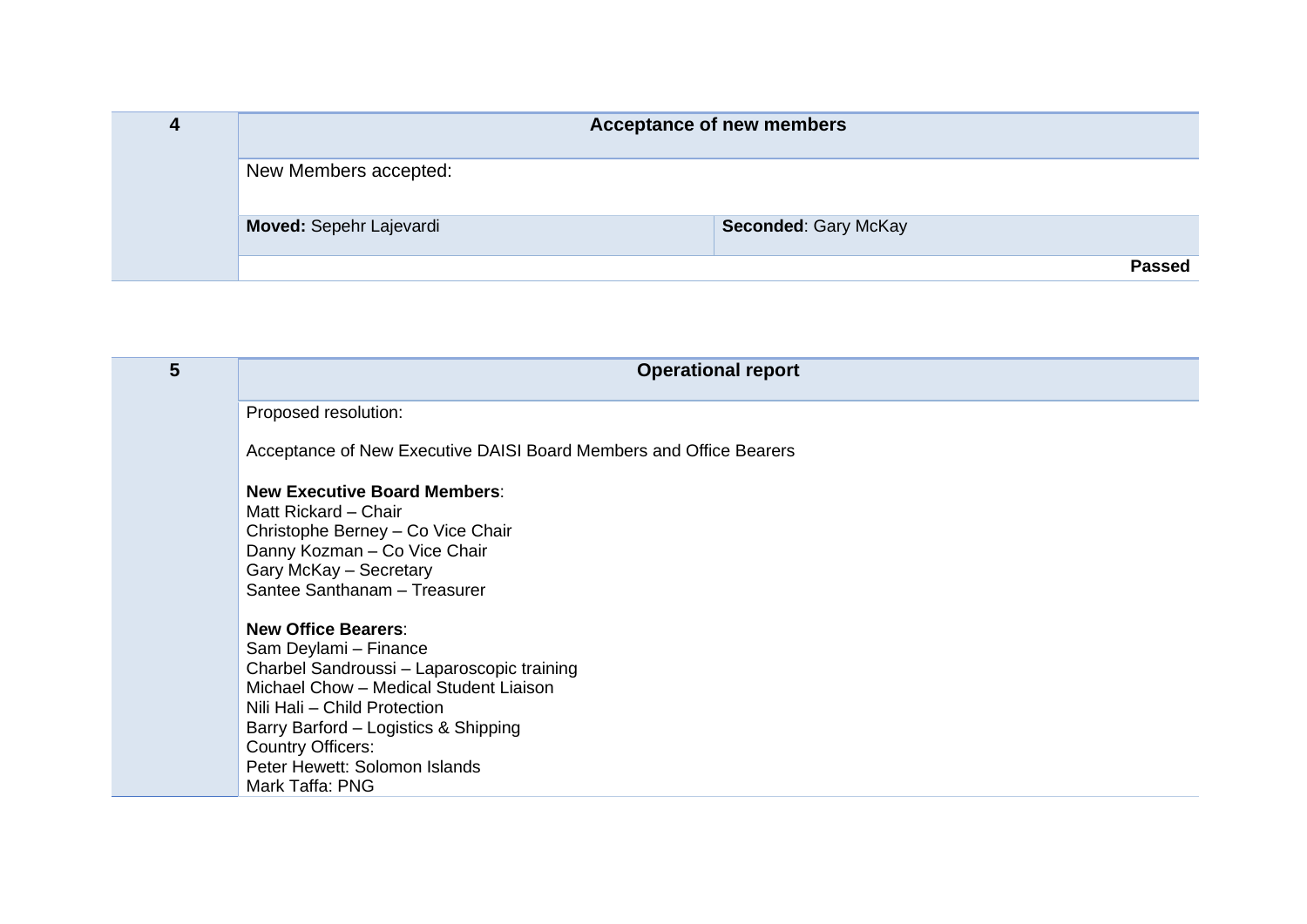| <b>Passed</b> |
|---------------|
|               |

| <b>General business</b>                                                                                                                                                                                                                                                                                                                                                                                                                                        |
|----------------------------------------------------------------------------------------------------------------------------------------------------------------------------------------------------------------------------------------------------------------------------------------------------------------------------------------------------------------------------------------------------------------------------------------------------------------|
| Outgoing chair's report - Dr Sepehr Lajevardi                                                                                                                                                                                                                                                                                                                                                                                                                  |
| <b>Funding for DAISI</b><br>DAISI has no regular funding. Last year's ball raised approximately 100k however much of that went to paying for the venue<br>which was the Hilton (40k).<br>The current volunteer accountant is providing ACNC compliance to maintain DAISI's charitable status through provision of<br>reports.<br>Funding could ensure continued assistance by accountant and secretary.<br>Medium to long term goal is to obtain DFAT funding. |
| DFAT requires compliance with the ACFID Code of Conduct (not yet obtained by DAISI).                                                                                                                                                                                                                                                                                                                                                                           |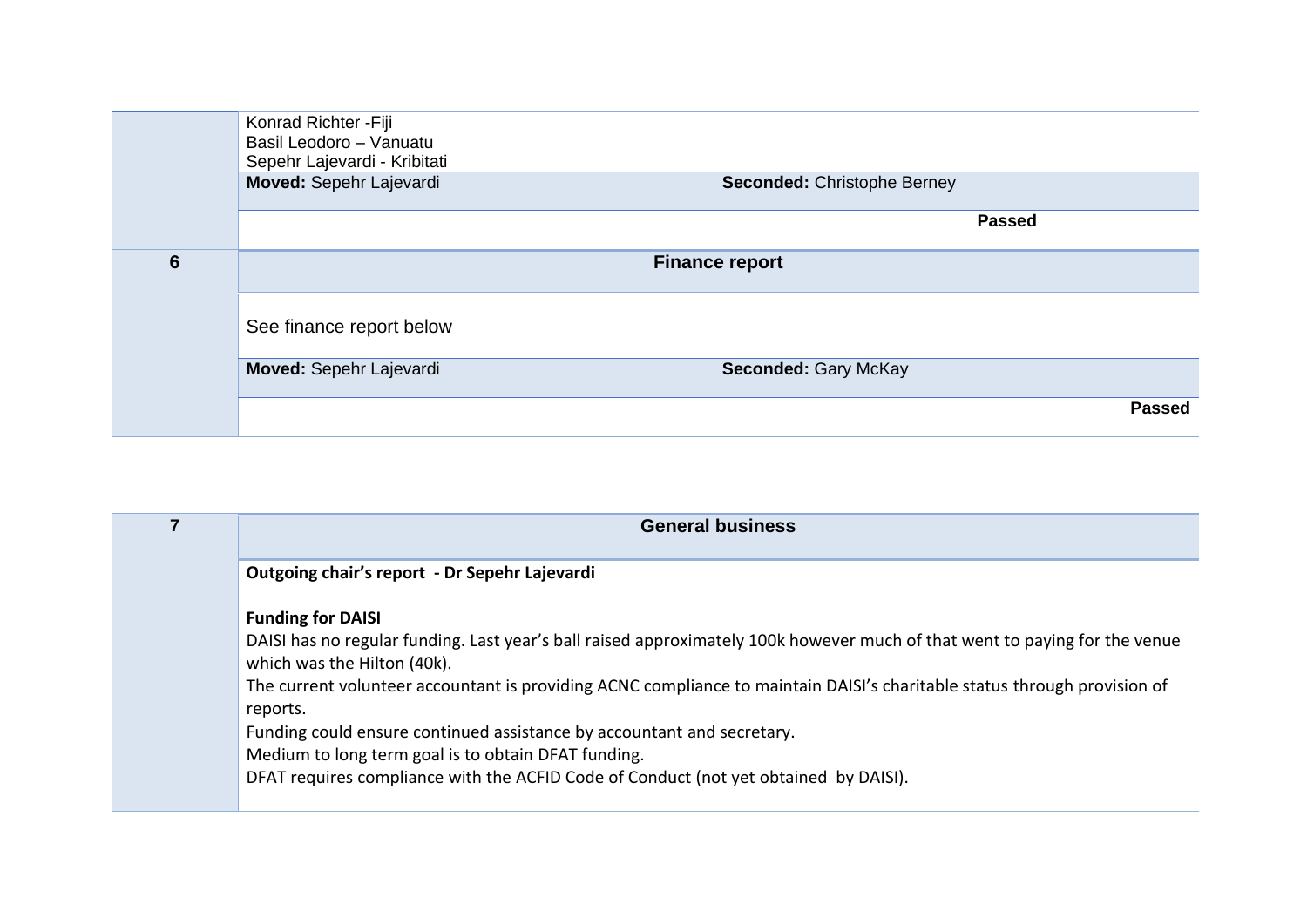# **Funding to support salary for part-time secretary**

There is a need for funding identified to pay for a permanent part-time secretary for DAISI to ensure compliance and improve prospects of government aids.

# **Funding to Support Travel expenses**

PIP funding would ensure payment of flights and accommodation for volunteers – who already use their personal and annual leave to attend trips. DAISI also needed to identify specific areas requiring funding such as the need for nurses to attend trips.

Matthew Rickard suggested that he make enquiries with the College in relation to funding issues.

# **Funding for Nurses**

All agreed that as important as the doctors and equipment were the need for nurses, particularly scrub nurses, to aid with teaching and surgeries. The need for funding identified for nurses to attend trips in circumstances were their own financial means were limited. Nurses could also teach needle and sharps handling, sterilisation and other general teaching to the overseas staff. Therefore it was resolved that a pledge would take place at the Ball.

# **The Solomon Foundation and DAISI**

Discussion by Ian Richards in relation to the link between the two organisations and his role.

# **Location and regularity of trips**

New chair Matthew Rickard proposed that DAISI's focus ought to be on 3-4 locations with regularity of trips and dialogue between the DAISI team and the overseas hospital as to their needs. Volunteers could also stagger the services to address the specific need for example the first phase of trips providing surgery and the following phase providing after care and follow up – although acknowledged that in reality this may not be feasible.

DAISI previously had an online calendar which was informative and allowed volunteers to choose future trips. However, this has ceased due to a number of last-minute cancellations. In the last year three last minute cancellations due to nonapproval issues.

# **Who to donate to**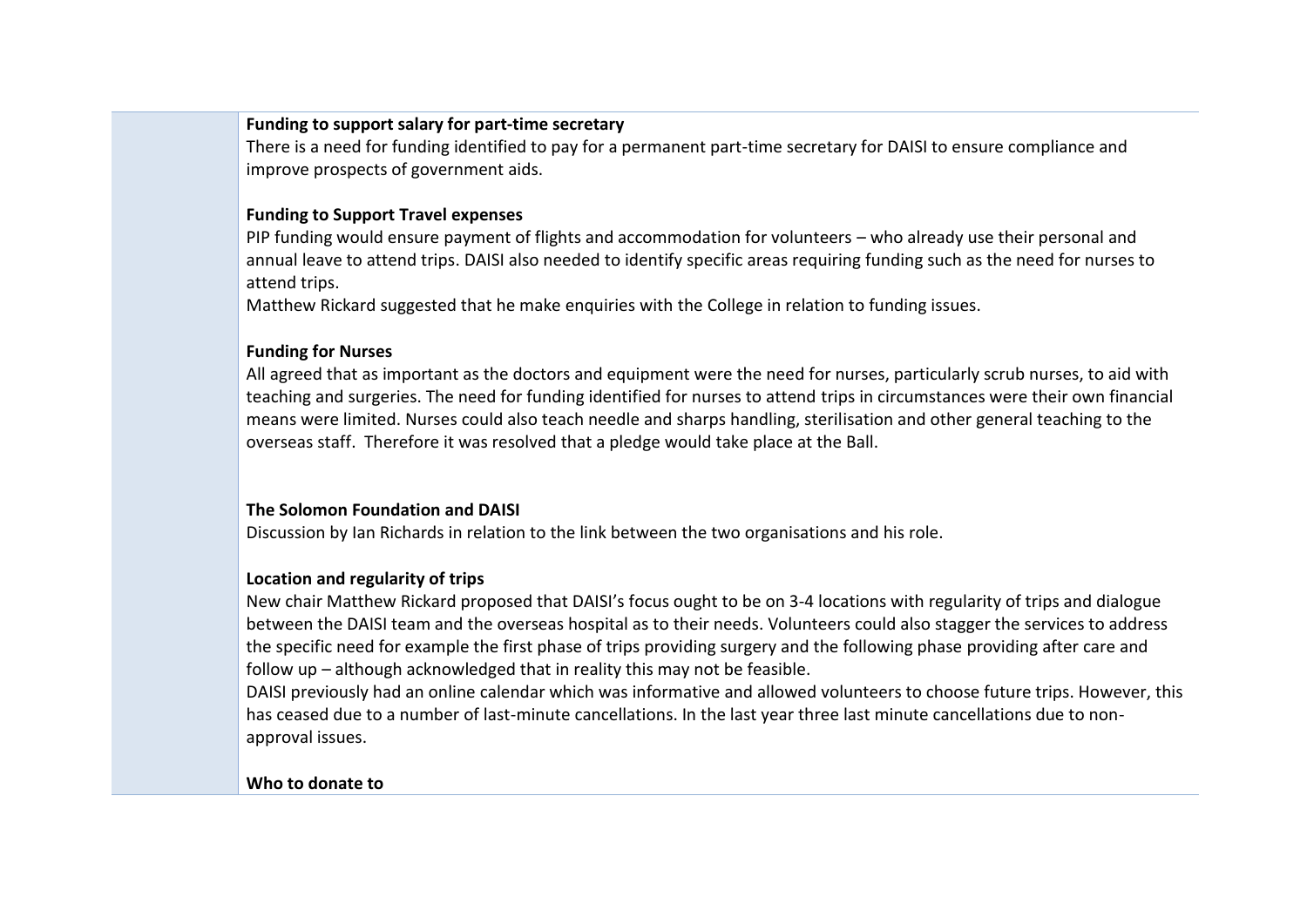Members present identified that equipment donated and shipped should address the needs of the overseas hospital. For example radiology equipment and sterilisers have greater utility. This need could also be identified at each of the regular locations visited by DAISI. Carina Chow suggested that DAISI should focus on a few places and identify what they need/want such as Vanuatu needing thyroid services.

Matthew Rickard suggested focusing on Gizo, Sopas and Honiara. It was therefore resolved that DAISI's focus in the immediate future will be on these three locations.

# **Responsible donation of Equipment and supplies**

Another important aspect of DAISI's work is medical supplies donations. Mark Taffa and Barry Barford spoke of their role in that regard.

Chris Berney expressed surprise while at Sopas regarding the contents of a container which arrived at Sopas. Prof Berney emphasised the importance of identifying the hospital's needs before arranging container shipments. Often staff at hospitals would not know or have a need for certain items such as robotic surgery tools.

Mark Taffa clarified that most of what was sent to Sopas was hospital beds.

Many overseas hospitals used expired goods even though the current WHO recommendation was not to use medical goods which had expired.

# **Major or minor surgery**

All members present agreed a difficulty is providing aftercare to patients particularly following major surgery. Charbel Sandroussi stated that there is one nurse for 45 patients which makes it very difficult to provide after care. Further discussion was held further to the above in relation to a care team following any complicated surgery. Such a care team could also provide teaching in that week.

# **Coordination of Surgical and Gynae trips**

DAISI also needed to coordinate with O&G team to visit in between current surgical team visits.

# **Volunteer's reporting obligations.**

All teams also need to remember their reporting obligations, with a designated team leader to maintain minutes of their debriefing sessions and supply these along with cases screened and OP reports. These should be used to write a trip report, which will then be combined with the partner's report by the DAISI executive to provide feedback to partners on where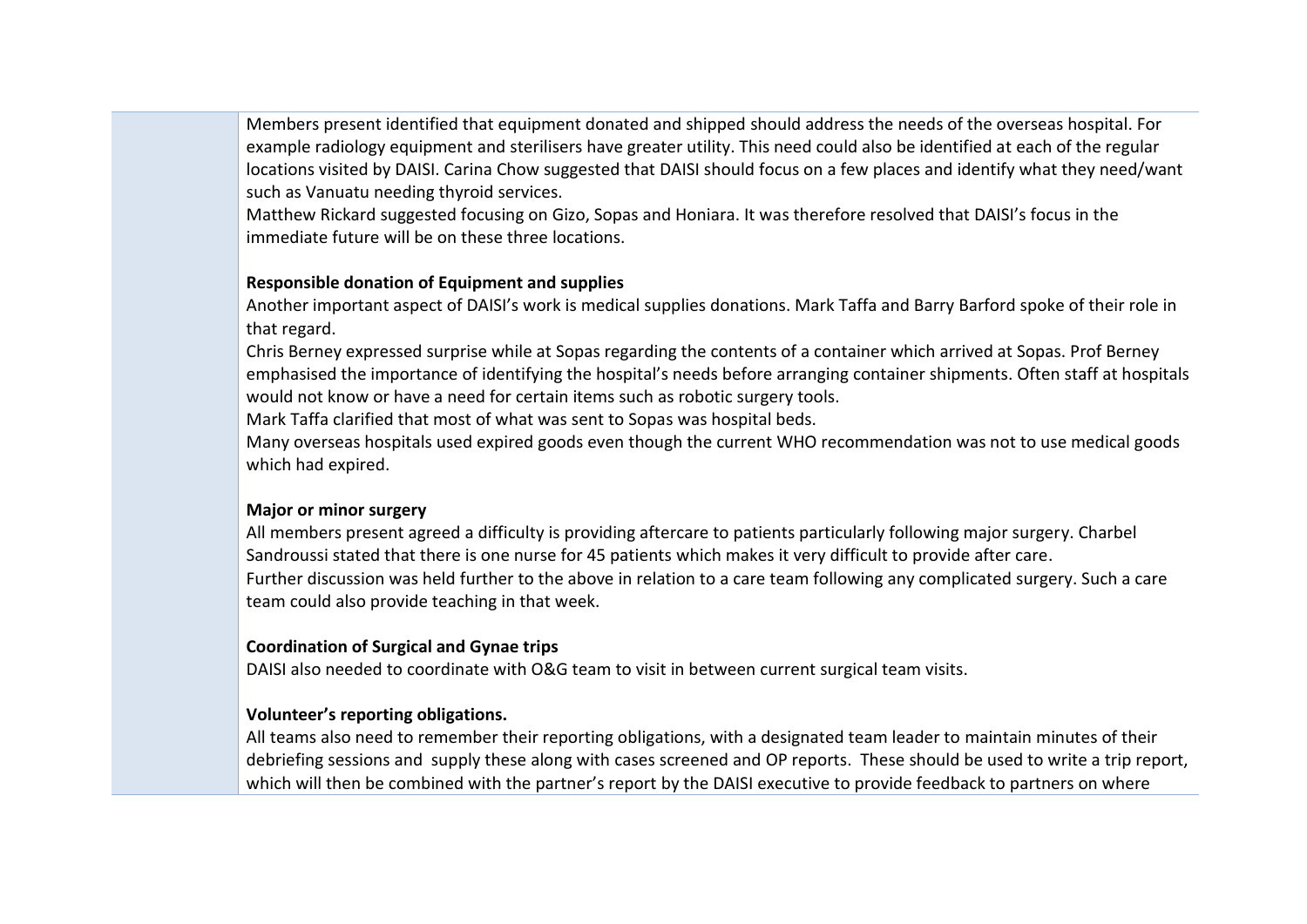success was achieved, and where improvements or changes are needed This is invaluable for achieving lasting change and improving the quality of future trips.

### **Advertising for DAISI and improved awareness**

Matthew Rickard queried whether DAISI should advertise to increase awareness. For example there are a number of plastic surgeons who may be interested in volunteering. Sepehr identified two from RNSH. To be discussed further re decision to advertise.

#### **2020 DAISI Ball**

Presently decided to be at the Novotel Manly on 1 August 2020.

# **Outgoing Treasurer's report – Dr Eric Yip**

Income Statement summary for financial year July 2019-June 2020 Revenue/receipts Donations and bequests: \$185,777.00 Total revenue/receipts: \$185,777.00

Expenses/Payments Donations made for use outside Australia (i.e. trips to South Pacific): \$165,431.00 Total additional expenses/payments (e.g. admin): \$2,400.00 Net surplus/(deficit): +\$17,946.00 Balance Sheet Extract Total assets: \$18,989.00 Total liabilities: \$0.00 Net assets/liabilities: \$18,989.00

#### **Online Credit card Payment issues**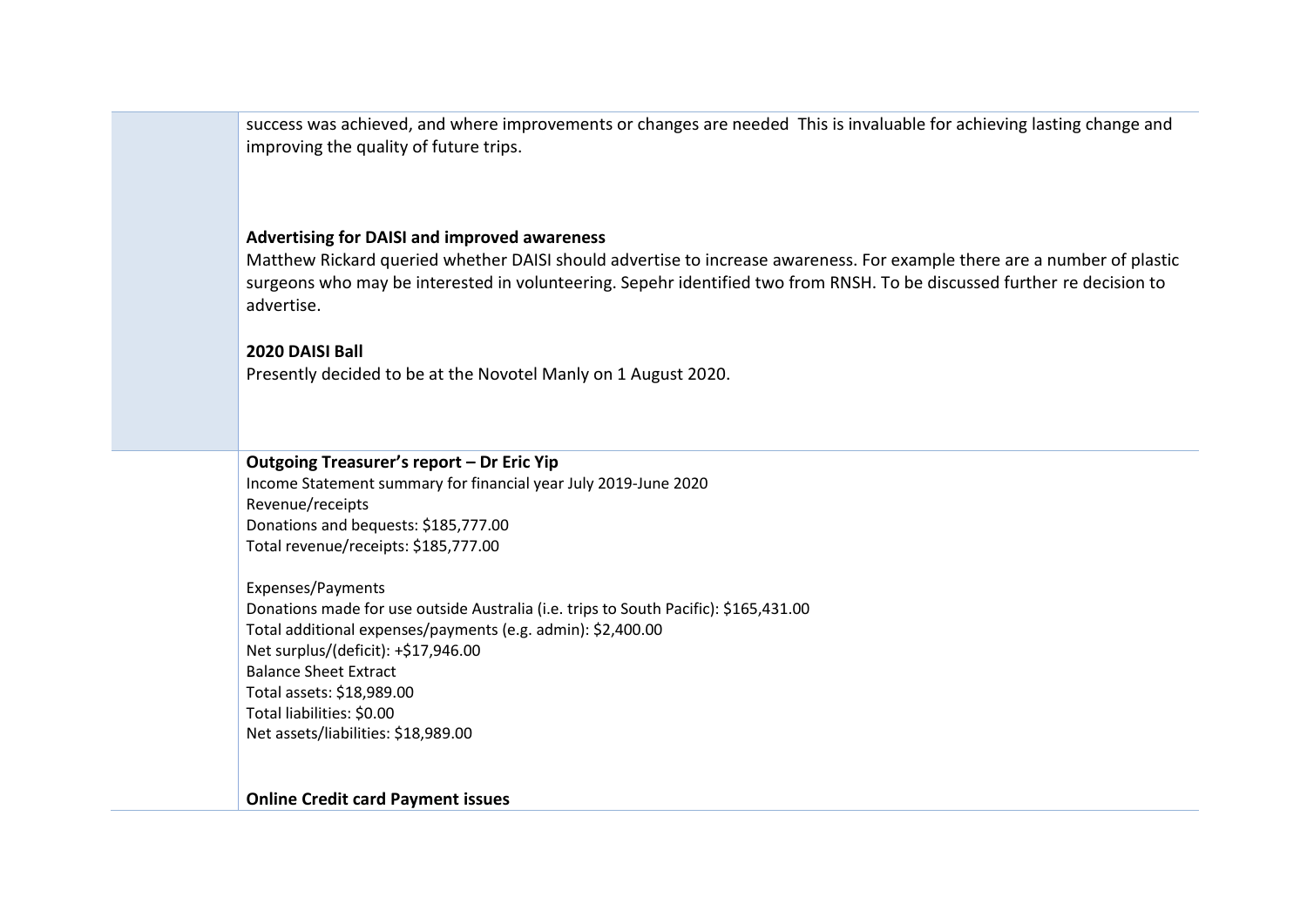| The DAISI website online payment portal has had some security issues that will need rectifying, and this has been handed<br>over to IT (Sudhir Raghavan)                                                                                                                                                                                                                                                                                                                                                                                                                                                                                            |
|-----------------------------------------------------------------------------------------------------------------------------------------------------------------------------------------------------------------------------------------------------------------------------------------------------------------------------------------------------------------------------------------------------------------------------------------------------------------------------------------------------------------------------------------------------------------------------------------------------------------------------------------------------|
| Funding issues for third shipping container<br>The DAISI has exhausted its funds, with costs to deliver and return shipping containers blowing out more than expected.<br>Need to seek alternatives for getting third shipping container delivered to Sopas Hospital with vital equipment. Need to<br>negotiate with Enga Provincial Health Authority to see if they can co-contribute.<br>DAISI needs to consider alternative methods for delivering equipment. Perhaps purchasing containers would be cheaper, as<br>DAISI would not have to pay for container's return, and the container also has inherent value being used by the hospital for |
| storage.<br><b>Online Credit card Payment issues</b>                                                                                                                                                                                                                                                                                                                                                                                                                                                                                                                                                                                                |
| The DAISI website online payment portal has had some security issues that will need rectifying, and this has been handed<br>over to IT (Sudhir Rhagavan)                                                                                                                                                                                                                                                                                                                                                                                                                                                                                            |
| <b>DFAT</b> funding<br>DAISI needs to make enquiries about becoming signatories to the ACFID Code of Conduct, which is a requirement of all NGO<br>that want to seek DFAT funding and support. This will be looked into by Gary McKay before next Board Meeting.                                                                                                                                                                                                                                                                                                                                                                                    |

| 8 | <b>Next meeting</b>  |                          |
|---|----------------------|--------------------------|
|   | Time:                | 6pm-7pm                  |
|   | Date:                | Mid to late May 2020     |
|   | Place:               | Venue to be determined.  |
| 9 | <b>Meeting close</b> |                          |
|   |                      | 5:30pm Sun 14th Dec 2019 |